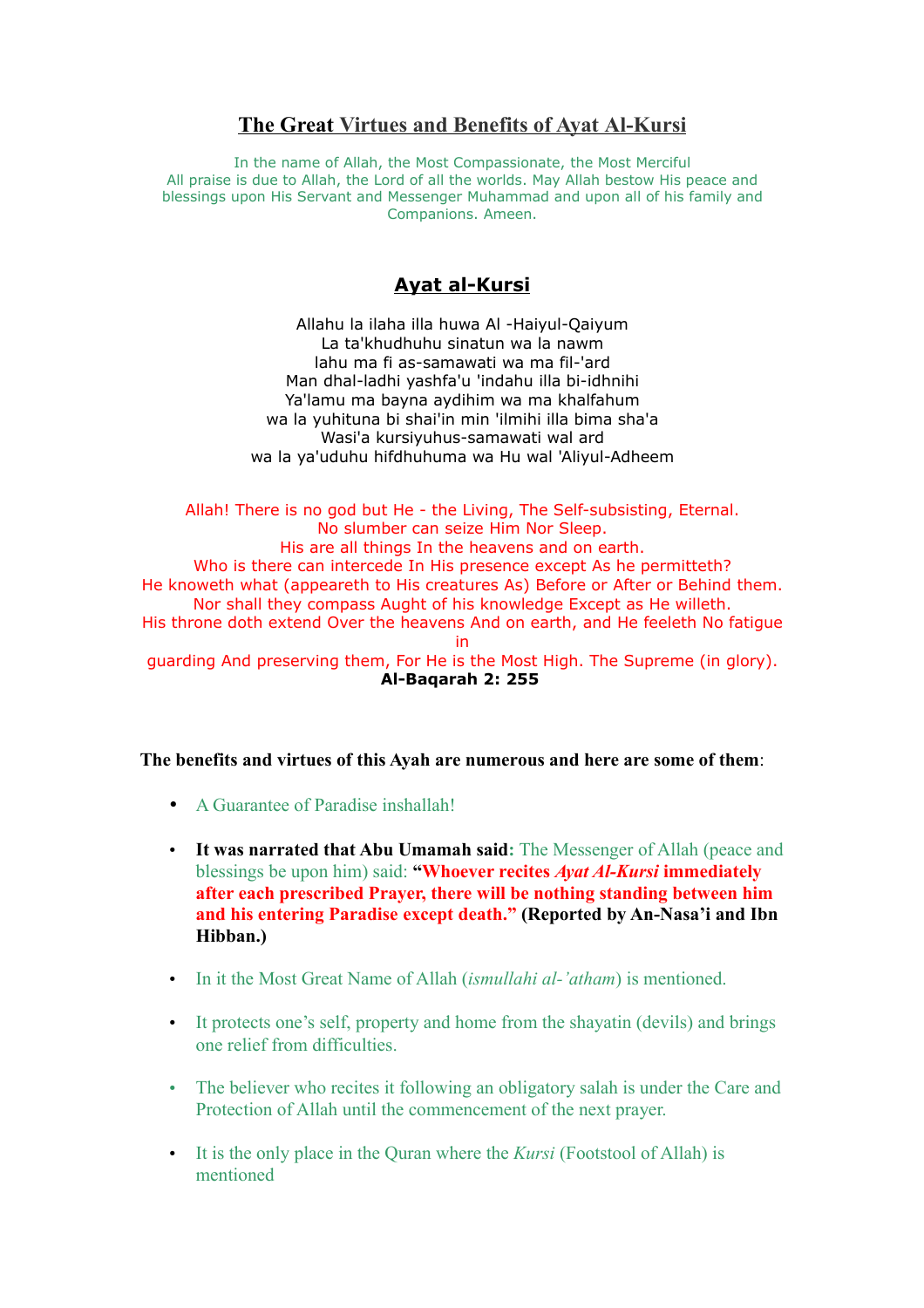# • It brings an abundance of blessings when recited and blown upon food and drink

## **Here are some hadith about the great benefits and virtues of Ayat ul Kursi:**

Hadhrat Ali (ra) says that the chief of the Ayats of the Qur'aan Kareem is Ayatul Kursi.

Hadhrat Ibn Masood (ra) says that Allaah the Lofty did not create any thing in the skies or on earth, in Jannat or Jahannam, loftier than Ayatul Kursi.

Hadhrat Ibn Masood (ra) says that no space in the sky or on the earth is loftier than Ayatul Kursi.

Hadhrat Ali bin Kaab (ra) remarks that Nabi (saw) asked him," Which is the most high ranking Aayat in the Qur'aan Kareem?" He said, " Allaah and His Rasul know best". Rasulallah repeated this statement very often. Hadhrat Ali (ra) stated, "Ayatul Kursi". Nabi (saw) said:"Oh Abul Munzar (family name of Abi bin Kaab). May you be blessed by this knowledge. I swear by that Being in whose Hands and Control is my life, that this Ayat has one tongue and two lips. It is by the threshold of Allaah's Arsh, Mentioning His purity".

It is reported from Hadhrat Askee Baqri that Nabi (saw) came to the abode of the Muhajreen when one person asked, "In the Qur'aan Kareem which is the most lofty Ayat?" Nabi (saw) repeated "Ayatul Kursi".

Hadhrat Hassan reports "Marfoonaan"," I have been given Ayatul Kursi. Nabi (saw) said," Surah Fateha, Ayatul Kursi and the two Ayats of Al-Imraan (Shaheedal Allaah - 18th Ayat), and "Qul Allaahumma Malekal mulk til Bi Ghairi Hisaab (Ayat 26/7) are attached to the Arsh and say, "Oh our Rabb, You are sending us onto earth to disobedient ones!!! Allaah says ," I have given you such status, whosoever from amongst my servants recites you after every Salaat, his resting place will be Jannat. And I will make his abode in Jannatul Quddoos and fulfill 70 needs of his daily needs, the least of which is forgiving him and saving him from all enemies of evils.

#### **It is equivalent to a quarter of the Qur'aan.**

Hadhrat Anas (RA) narrates that Rasulallaah (saw) asked one of his companions: "Oh, so and so are you married?" He replied: "No, I do not have enough wealth that I may marry." Nabi (saw) said: "Do you know Surah Qul Huwallaahu Ahad?" The Sahaba replied: "I know". Nabi (saw) said: "It is equal to a quarter of the Qur'aan. Nabi (saw) asked: "Do you not know Qul Yaa Ayyuhal Kaafiroon?" The Sababi replied "I know". Nabi (saw) said ""It is equal to a quarter of the Qur'aan." Nabi (saw) asked, "Do you not know Surah "Iza Zul Zilzilaat " ?" The Sahaabi replied, "I Know". Nabi (saw) said: "It is a quarter of the Qur'aan". Nabi (saw) asked: "Do you not know Surah Iza Jaa a Nasrullaahi Wal Fath" The Sahabi replied "I Know" Nabi (saw) said, it is a quarter of the Qur'aan. Nabi (saw) asked: "Do you know the Ayatul Kursi?" The Sahabi replied "I know". Nabi (saw) said, "It is equal to a quarter of the Qur'aan. Marry, Marry, Marry."

## **The Benefits and Virtues of Ayat ul Kursi**

Hadhrat Anas (ra) said that Nabi (saw) said, "The one who recites Ayatul Kursi after every fard Salaat will be protected until the next Salaat and this is constantly done by a Nabi or a Siddiq or a martyr.

Hadhrat Hassan bin Ali (ra) says, "A person once asked: "Oh Rasulallaah (saw) what does that person receive who recites Ayatul Kursi after every Fard Salaat ? Nabi (saw) said: "That person remains under the protection of Allaah until the next Salaat."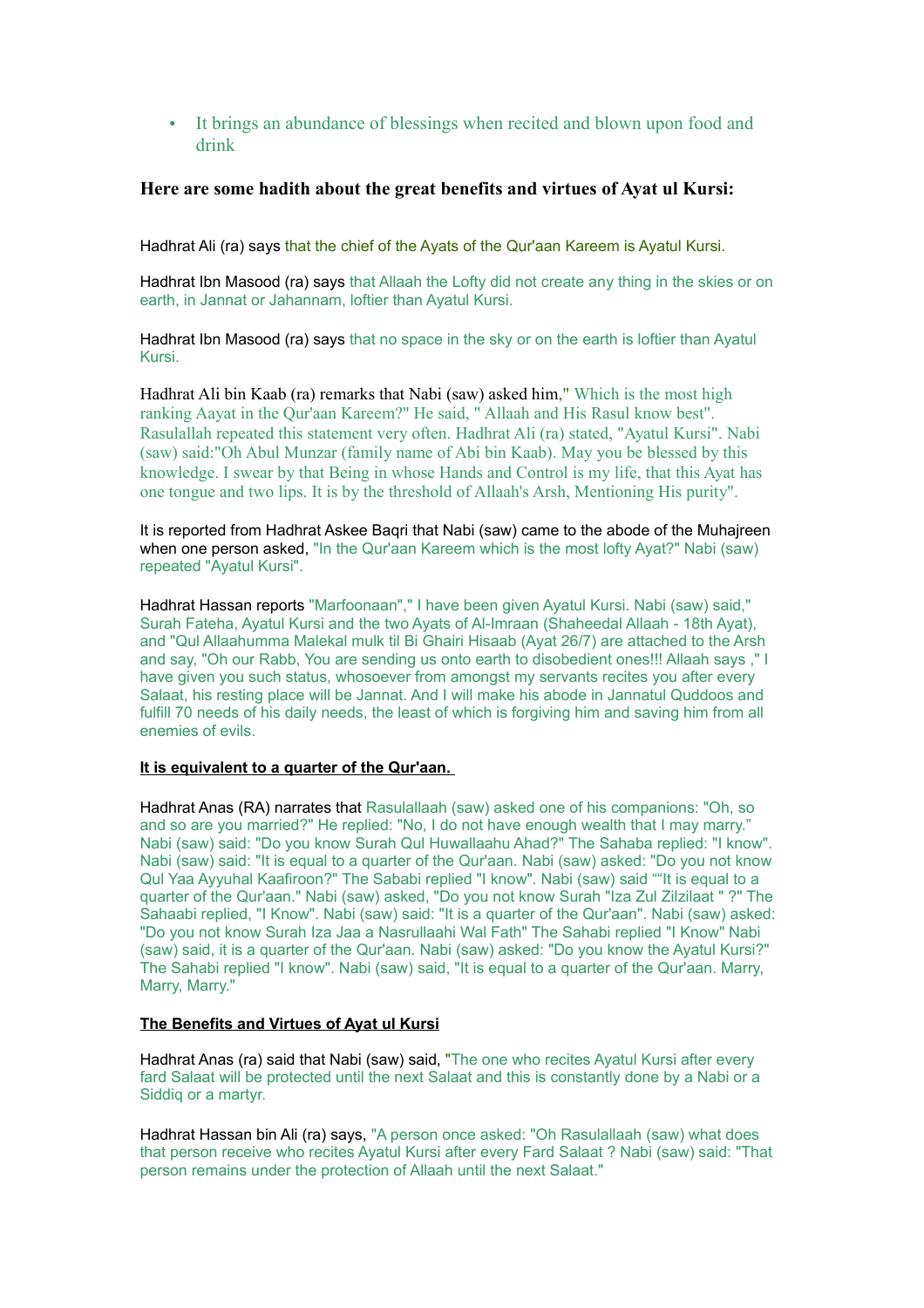Hadhrat Anas (ra) says: Rasulallaah (saw) asked; "Do you know which Ayat in the Qur'aan is most lofty?" I said, Allaah and his Rasul know more." Nabi (saw) read Ayatul Kursi

Hadhrat Efai bin Abdullah Kallee said that one person asked."Oh Rasulallaah (saw), which Ayat in the Qur'aan is the most lofty one?" Nabi (saw) said: " Ayatul Kursi". The person asked,"Which Ayat has those benefits which you desire for your Ummah, in the Qur'aan?" Nabi (saw) said: "The last Ayat of Surah Baqarah, for it is from the treasures of Allaah from underneath the threshold of the Arsh. It encompasses all the good of this world and the Aakhiraat".

Hadhrat Muhammad bin al Saumi bin Al Salsal bin Damasc narrates from his father, who in turn, narrates from his father that Prophet(saw) said: " Whoever recites Ayatul Kursi after every fard Salaat, there is only death between him and Jannat", he will enter into Jannat immediately when he dies.

Hadhrat Ibne Anas (ra) says that Rasulallaah (saw) said: "The one who recites Ayatul Kursi after every Fard Salaat, Allaah will grant him a gratifying heart, actions of the truthful and reward like the prophets (ambiya) .Special mercies will descend upon him, and death is the only barrier from his entrance into Jannat. On dying he will enter Jannat". inshallah

#### **Extra Blessing upon food it is blown upon**

Hadhrat Ayesha (R.A.) narrates that one person came to Nabi (saw) and said that there was absolutely no "Barakat" (blessings) in the things at home. Nabi (saw) replied, "Why are you neglectful of Ayatul Kursi."

Whenever Aayatul Kursi is recited upon food, Allaah will increase the Barakat in that food.

#### **For protection of one's self, wealth, property and home from Satan**

Hadhrat Ali (RA) says "I have heard Rasulallaah (saw) say that person who recites Ayatul Kursi after every Salaat, only death prevents him from Jannat and who recites it whilst retiring to his sleeping place, Allaah will protect his house, his neighbours and even his surroundings.

Hadhrat Abu Hurairah (ra) narrates this (above) Hadith from Rasulallaah (saw), with the addition that there is an Ayat in Surah Baqara, which is the chief ayat of the Qur'aan. Whosoever recites it in a house wherein Shaitaan is, he (Shaitaan) will leave.

Hadhrat Ibne Masood (ra) says that a person requested Rasulallaah (saw) to teach him something that will benefit him. "Nabi (saw) said," Read Ayatul Kursi, it will protect you, your children, home and even those houses surrounding your house."

### **In times of difficulty**

Hadhrat Abu Zar (RA) says that he asked Rasulallaah (SAW) which was the most (Arabic) (lofty, respectable) Ayat revealed to you? Nabi (SAW) replied, "Ayatul Kursi". Aid at the time difficulty and Angels stipulated it for Protection

Hadhrat Abu Qatada (RA) narrates that Nabi (SAW) said."Whoever reads Ayatul Kursi and the last Ayat of Surah Baqarah when in difficulty, then Allaah listens to that plea."

Hadhrat Qatadah (RA) says," Whoever recites Ayatul Kursi on his sleeping bed, Allaah Ta'aala nominates 2 angels to protect him until morning.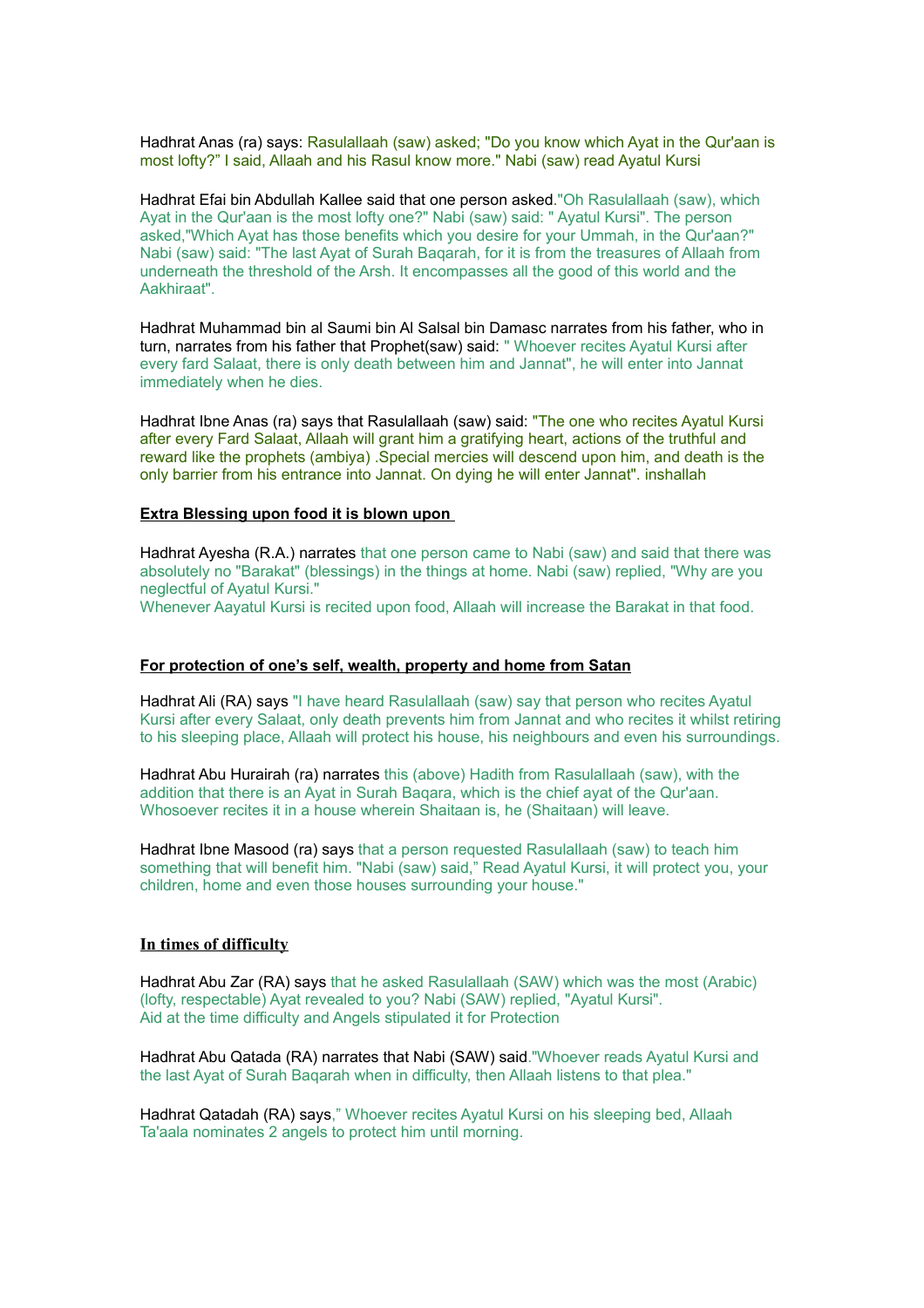# **Easy child-birth**

Hadhrat Fatima Zahra (ra) narrates," When the time approached for her delivery, then Nabi (saw) ordered Hadhrat Umme Salama (ra) and Hadhrat Zainab (ra) to go to Fatima and recite Ayatul Kursi and **"Inna Rabba Kumullaah"** (the whole Ayat) and the last two Quls and blow on her.

# **Ayatul Kursi is the Best Means of Protection**

Hadhrat Ali (ra) narrates," I cannot understand how a person, who is a Muslim and owner of reason (intellect), can spend the night without reading Ayatul Kursi. If you knew the benefits of it, then you will never discard it under any condition". Rasulallaah (saw) stated,"I have been given Aayatul Kursi from the treasures under the Arsh of Allaah and it was not given to anyone before me".

Hadhrat Ali (ra) says, "From the time I have heard this, I have never passed a night without reading it".

Hadhrat Abu Huraia (ra) said that Rasulallaah (saw) stated that whosoever reads "Haa meem al Mu'minoon" upto "al maseer" and Ayatul Kursi in the morning, will be protected until the evening and whoever reads both of these in the night will be protected until the morning.

Hadhrat Ibne Abbass (ra) narrated that the Bani Israeel asked Musa(A.S.), "Does your Rabb sleep?" Musa(A.S.) said, "Fear Allaah". Allaah ordered," Oh Musa, your nation has asked you whether your Rabb sleeps? Take two glasses in your hand and stand with it for the whole night." Hadhrat Musa (A.S) did as he was ordered. When on third of the night passed, he fell on his knees but stood up immediately. During the latter part of the night, sleep overcame him and the glasses fell and broke. Allaah said, "Oh Musa, if I sleep then the sky will fall on the earth and destroy it just as the two glasses fell from your hands and broke." Then Allaah Ta'aala revealed unto Nabi (saw) Ayatul Kursi.

## **Fulfilling 70 needs and the Ayat which gives Jannat.**

Hadhrat Ali (ra) narrates that Surah Fatiha, Ayatul Kursi and two Ayats of Al Imraan (Shahidallaahu Anahu la...... Azzizul Hakeem) and (Qul Allahumma...bi Ghairi Hisaab) are linked to the arch of Allaah and between them and Allaah there are no veils. These Ayats said to Allaah "You are sending us unto earth and amongst those who become disobedient." Allaah said,"By my Being, I say, that whoever of my servants reads you (addressing the Ayats) after every fard Salaat, I will make his resting place Jannat, irrespective of what action he may be involved in and will make him stay in "Blessed Peace" and view him with my hidden eye daily seventy times and fulfil seventy of his needs daily, amongst which the smallest is forgiveness and I will protect him from every enemy and assist him against the enemies".

# **Some of the Virtues of Ayatul Kursi Summarised**

- This is the loftiest Ayat of the Qur'aan.
- It is the chief Ayat of the Qur'aan.
- The reader of it is protected from the evil effects of the Jinnat from morning until evening and from evening until morning.
- It is from the threshold of the Arsh of Allah (Throne of Allah).
- It is equivalent to a quarter of the Qur'aan.
- Whoever recites it after the Fard Salaat will be protected until the next Salaat and and only death is the barrier between the reader and Jannat inshallah.
- Blowing it upon food and drink brings blessings and abundance on the food or drink that it is blown upon.
- It is greater than the skies, earth, Jannat and Jahannam.